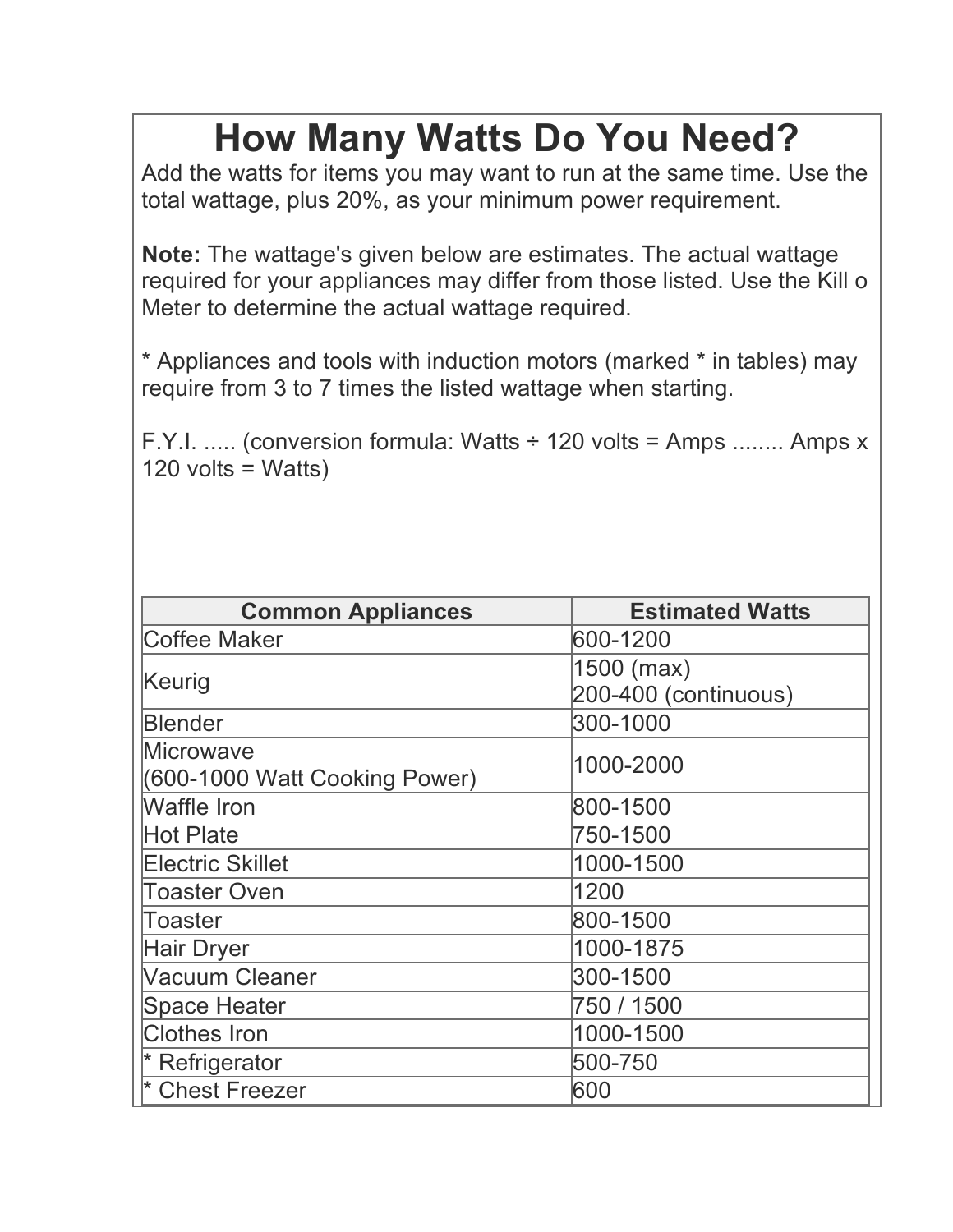| * Washing Machine             | 500-1000         |  |
|-------------------------------|------------------|--|
| <b>Furnace Fan</b>            | 750-1200         |  |
| <b>Household Fan</b>          | 50-120           |  |
| <b>Clock Radio</b>            | $10 - 50$        |  |
| <b>Stereo</b>                 | 30-100           |  |
| <b>Cell Phone Charger</b>     | 10               |  |
| <b>Laptop Computer</b>        | $20 - 75$        |  |
| MacBook Pro                   | 85               |  |
| <b>iPad / Tablet</b>          | $10 - 20$        |  |
| <b>Desktop with Monitor</b>   | 200-400          |  |
| Inkjet Printer                | $15 - 75$        |  |
| Laser Printer                 | 500 (continuous) |  |
|                               | 2000 (peak)      |  |
| Photographic Strobe           | 1200 (peak)      |  |
| (300 Watt-Second)             |                  |  |
| Aquarium                      | 50-1000          |  |
| TV 32" LED/LCD                | 50               |  |
| TV 42" Plasma                 | 240              |  |
| <b>Home Theater Projector</b> | 200              |  |
| <b>Blu-Ray or DVD Player</b>  | 15               |  |
| Satellite Dish / Receiver     | 20-30            |  |
| <b>Video Game Console</b>     | 40-140           |  |
| (Xbox / PS4 / Wii)            |                  |  |